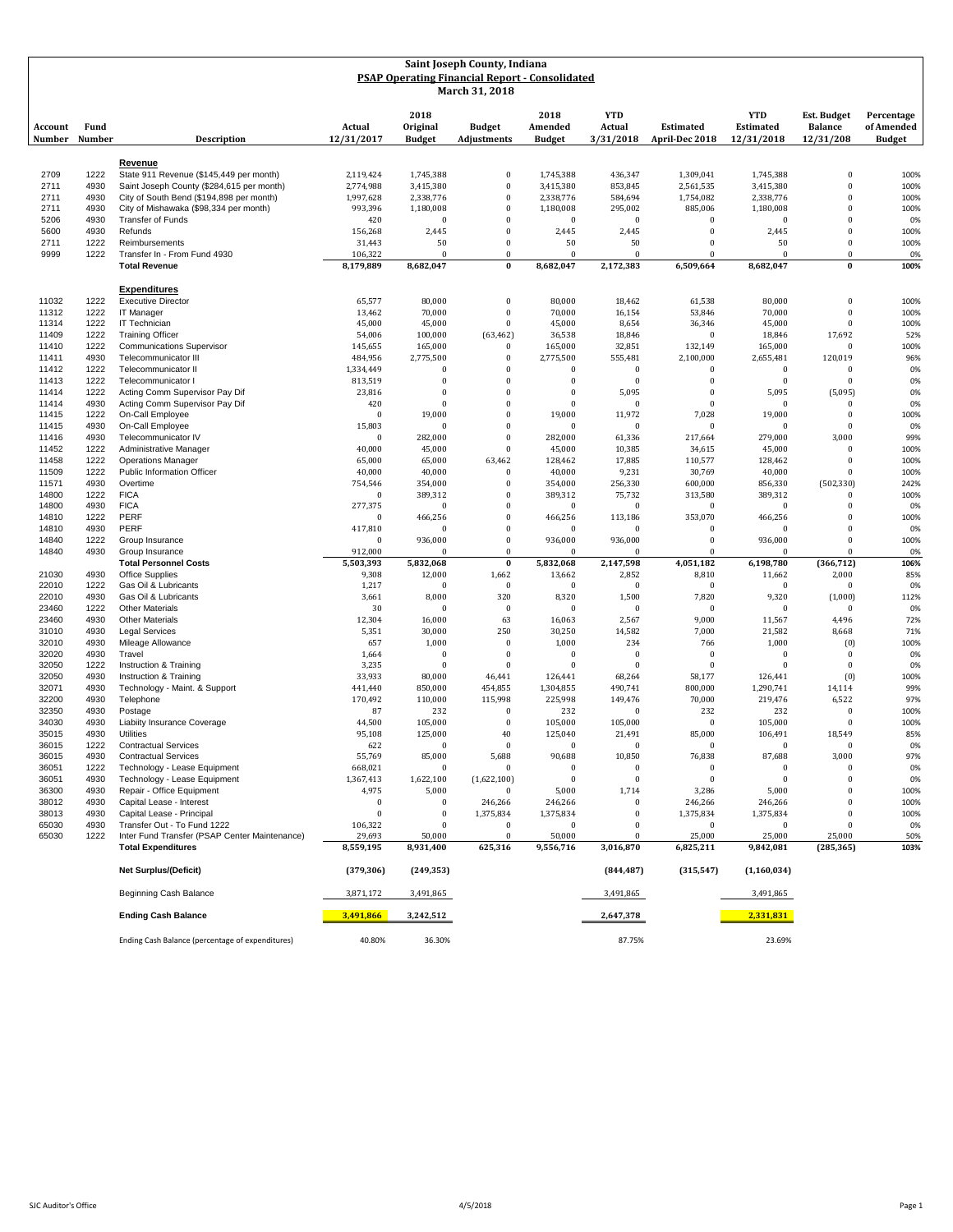|                          |                                               | Saint Joseph County, Indiana<br><b>PSAP Operating Financial Report - By Fund</b><br>March 31, 2018 |                                  |                              |                                  |                                   |                                    |                                              |                                                    |                                           |
|--------------------------|-----------------------------------------------|----------------------------------------------------------------------------------------------------|----------------------------------|------------------------------|----------------------------------|-----------------------------------|------------------------------------|----------------------------------------------|----------------------------------------------------|-------------------------------------------|
| Account<br><b>Number</b> | <b>Description</b>                            | Actual<br>12/31/2017                                                                               | 2018<br>Current<br><b>Budget</b> | <b>Budget</b><br>Adjustments | 2018<br>Amended<br><b>Budget</b> | <b>YTD</b><br>Actual<br>3/31/2018 | <b>Estimated</b><br>April-Dec 2018 | <b>YTD</b><br><b>Estimated</b><br>12/31/2018 | <b>Est. Budget</b><br><b>Balance</b><br>12/31/2018 | Percentage<br>of Amended<br><b>Budget</b> |
|                          | Fund 1222 - Statewide 911 Fund                |                                                                                                    |                                  |                              |                                  |                                   |                                    |                                              |                                                    |                                           |
|                          | Revenue                                       |                                                                                                    |                                  |                              |                                  |                                   |                                    |                                              |                                                    |                                           |
| 2709                     | State 911 Revenue (\$145,449 per month)       | 2.119.424                                                                                          | 1,745,388                        | $\bf{0}$                     | 1,745,388                        | 436,347                           | 1,309,041                          | 1,745,388                                    | $\bf{0}$                                           | 0%                                        |
| 2711                     | Reimbursements                                | 31,443                                                                                             | 50                               | $\bf{0}$                     | 50                               | 50                                | $\bf{0}$                           | 50                                           | $\pmb{0}$                                          | 0%                                        |
| 9999                     | Transfer In - From Fund 4930                  | 106,322                                                                                            | $\mathbf{0}$                     | $\bf{0}$                     | $\bf{0}$                         | $\theta$                          | $\mathbf{0}$                       | $\mathbf{0}$                                 | $\theta$                                           | 0%                                        |
|                          | <b>Total Revenue</b>                          | 2,257,189                                                                                          | 1,745,438                        | $\bf{0}$                     | 1,745,438                        | 436,397                           | 1,309,041                          | 1,745,438                                    | $\bf{0}$                                           | 0%                                        |
|                          | <b>Expenditures</b>                           |                                                                                                    |                                  |                              |                                  |                                   |                                    |                                              |                                                    |                                           |
| 11032                    | <b>Executive Director</b>                     | 65,577                                                                                             | 80,000                           | $\boldsymbol{0}$             | 80,000                           | 18,462                            | 61,538                             | 80,000                                       | $\pmb{0}$                                          | 100%                                      |
| 11312                    | IT Manager                                    | 13,462                                                                                             | 70,000                           | $\bf{0}$                     | 70,000                           | 16,154                            | 53,846                             | 70,000                                       | $\pmb{0}$                                          | 100%                                      |
| 11314                    | IT Technician                                 | 45,000                                                                                             | 45,000                           | $\mathbf{0}$                 | 45,000                           | 8,654                             | 36,346                             | 45,000                                       | $\bf{0}$                                           | 100%                                      |
| 11409                    | <b>Training Officer</b>                       | 54,006                                                                                             | 100,000                          | (63, 462)                    | 36,538                           | 18,846                            | $\mathbf{0}$                       | 18,846                                       | 17,692                                             | 52%                                       |
| 11410                    | <b>Communications Supervisor</b>              | 145,655                                                                                            | 165,000                          | $\bf{0}$                     | 165,000                          | 32,851                            | 132,149                            | 165,000                                      | $\bf{0}$                                           | 100%                                      |
| 11412                    | Telecommunicator II                           | 1,334,449                                                                                          | $\mathbf{0}$                     | $\mathbf{0}$                 | $\mathbf{0}$                     | $\mathbf{0}$                      | $\mathbf{0}$                       | $\mathbf{0}$                                 | $\bf{0}$                                           | 0%                                        |
| 11413                    | Telecommunicator I                            | 813,519                                                                                            | $\mathbf{0}$                     | $\bf{0}$                     | $\overline{0}$                   | $\mathbf{0}$                      | $\mathbf{0}$                       | $\mathbf{0}$                                 | $\bf{0}$                                           | 0%                                        |
| 11414                    | Acting Comm Supervisor Pay Dif                | 23,816                                                                                             | $\bf{0}$                         | $\bf{0}$                     | $\mathbf{0}$                     | 5,095                             | $\bf{0}$                           | 5,095                                        | (5,095)                                            | 100%                                      |
| 11415                    | On-Call Employee                              | $\bf{0}$                                                                                           | 19,000                           | $\bf{0}$                     | 19,000                           | 11,972                            | 7,028                              | 19,000                                       | $\bf{0}$                                           | 0%                                        |
| 11452                    | Administrative Manager                        | 40,000                                                                                             | 45,000                           | $\overline{0}$               | 45,000                           | 10,385                            | 34,615                             | 45,000                                       | $\bf{0}$                                           | 100%                                      |
| 11458                    | <b>Operations Manager</b>                     | 65,000                                                                                             | 65,000                           | 63,462                       | 128,462                          | 17,885                            | 110,577                            | 128,462                                      | $\theta$                                           | 100%                                      |
| 11509                    | Public Information Officer                    | 40,000                                                                                             | 40,000                           | $\mathbf{0}$                 | 40,000                           | 9,230                             | 30,770                             | 40,000                                       | $\theta$                                           | 100%                                      |
| 14800                    | <b>FICA</b>                                   | $\theta$                                                                                           | 389,312                          | $\Omega$                     | 389,312                          | 75,732                            | 313,580                            | 389,312                                      | $\theta$                                           | 0%                                        |
| 14810                    | PERF                                          | $\bf{0}$                                                                                           | 466,256                          | $\bf{0}$                     | 466,256                          | 113,186                           | 353,070                            | 466,256                                      | $\theta$                                           | 0%                                        |
| 14840                    | Group Insurance                               | $\theta$                                                                                           | 936,000                          | $\overline{0}$               | 936,000                          | 936,000                           | $\mathbf{0}$                       | 936,000                                      | $\theta$                                           | 0%                                        |
| 22010                    | Gas Oil & Lubricants                          | 1,217                                                                                              | $\bf{0}$                         | $\overline{0}$               | $\mathbf{0}$                     | $\mathbf{0}$                      | $\mathbf{0}$                       | $\Omega$                                     | $\bf{0}$                                           | 0%                                        |
| 23460                    | <b>Other Materials</b>                        | 30                                                                                                 | $\bf{0}$                         | $\Omega$                     | $\mathbf{0}$                     | $\Omega$                          | $\bf{0}$                           | $\Omega$                                     | $\Omega$                                           | 0%                                        |
| 32050                    | Instruction & Training                        | 3,235                                                                                              | $\mathbf{0}$                     | 0                            | $\bf{0}$                         | $\mathbf{0}$                      | $\bf{0}$                           | $\Omega$                                     | $\bf{0}$                                           | 0%                                        |
| 36015                    | <b>Contractual Services</b>                   | 622                                                                                                | $\bf{0}$                         | $\overline{0}$               | $\mathbf{0}$                     | $\Omega$                          | $\bf{0}$                           | $\Omega$                                     | $\bf{0}$                                           | 0%                                        |
| 36051                    | Technology - Lease Equipment                  | 668,021                                                                                            | $\Omega$                         | $\bf{0}$                     | $\mathbf{0}$                     | $\mathbf{0}$                      | $\mathbf{0}$                       | $\Omega$                                     | $\theta$                                           | 0%                                        |
| 65030                    | Inter Fund Transfer (PSAP Center Maintenance) | 29,693                                                                                             | 50,000                           | $\mathbf{0}$                 | 50,000                           | $\Omega$                          | 25,000                             | 25,000                                       | 25,000                                             | 50%                                       |
|                          | <b>Total Expenditures</b>                     | 3,343,301                                                                                          | 2,470,568                        | $\bf{0}$                     | 2,470,568                        | 1,274,452                         | 1,158,519                          | 2,432,971                                    | 37,597                                             | 98%                                       |
|                          | <b>Net Surplus/(Deficit)</b>                  | (1,086,112)                                                                                        |                                  |                              |                                  | (838, 055)                        | 150,522                            | (687, 533)                                   |                                                    |                                           |
|                          | Beginning Cash Balance                        | 3,715,805                                                                                          |                                  |                              |                                  | 2,629,693                         |                                    | 2,629,693                                    |                                                    |                                           |
|                          | <b>Ending Cash Balance</b>                    | 2,629,693                                                                                          |                                  |                              |                                  | 1,791,638                         |                                    | 1,942,160                                    |                                                    |                                           |

**Fund 4930 - Dispatch Operating Fund**

|       | Revenue                                    |              |              |              |            |                |            |               |            |      |
|-------|--------------------------------------------|--------------|--------------|--------------|------------|----------------|------------|---------------|------------|------|
| 2711  | Saint Joseph County (\$284,615 per month)  | 2,774,988    | 3,415,380    | $\bf{0}$     | 3,415,380  | 853,845        | 2,561,535  | 3,415,380     | $\bf{0}$   | 100% |
| 2711  | City of South Bend - (\$194,898 per month) | 1,997,628    | 2,338,776    | $\bf{0}$     | 2,338,776  | 584,694        | 1,754,082  | 2,338,776     | $\theta$   | 100% |
| 2711  | City of Mishawaka - (\$98,334 per month)   | 993,396      | 1,180,008    | $\theta$     | 1,180,008  | 295,002        | 885,006    | 1,180,008     | $\theta$   | 100% |
| 5206  | <b>Transfer of Funds</b>                   | 420          | $\Omega$     | $\theta$     | $\Omega$   | $\Omega$       | $\Omega$   | $\Omega$      | $\theta$   | 0%   |
| 5600  | Refunds                                    | 156,268      | 2,445        | $\bf{0}$     | 2,445      | 2,445          | $\Omega$   | 2,445         | $\bf{0}$   | 100% |
|       | <b>Total Revenue</b>                       | 5,922,700    | 6,936,609    | $\bf{0}$     | 6,936,609  | 1,735,986      | 5,200,623  | 6,936,609     | $\bf{0}$   | 100% |
|       | <b>Expenditures</b>                        |              |              |              |            |                |            |               |            |      |
| 11411 | Telecommunicator III                       | 484,956      | 2,775,500    | $\mathbf{0}$ | 2,775,500  | 555,481        | 2,100,000  | 2,655,481     | 120,019    | 96%  |
| 11414 | Acting Comm Supervisor Pay Dif             | 420          | $\theta$     | $\bf{0}$     | $\bf{0}$   | $\bf{0}$       | $\Omega$   | $\bf{0}$      | $\theta$   | 0%   |
| 11415 | On-Call Employee                           | 15,803       | $\Omega$     | $\bf{0}$     | $\sqrt{ }$ | $\mathbf{0}$   | $\Omega$   | $\theta$      | $\Omega$   | 0%   |
| 11416 | Telecommunicator IV                        | $\mathbf{0}$ | 282,000      | $\theta$     | 282,000    | 61,336         | 217,664    | 279,000       | 3,000      | 0%   |
| 11571 | Overtime                                   | 754,546      | 354,000      | $\theta$     | 354,000    | 256,330        | 600,000    | 856,330       | (502, 330) | 242% |
| 14800 | <b>FICA</b>                                | 277,375      | $\theta$     | $\theta$     | $\Omega$   | $\Omega$       | $\theta$   | $\mathbf{0}$  | $\theta$   | 0%   |
| 14810 | PERF                                       | 417,810      | $\Omega$     | $\Omega$     | $\sqrt{ }$ | $\Omega$       | $\theta$   | $\theta$      | $\theta$   | 0%   |
| 14840 | Group Insurance                            | 912,000      | $\Omega$     | $\mathbf{0}$ | $\sqrt{ }$ | $\theta$       | $\Omega$   | $\Omega$      | $\Omega$   | 0%   |
| 21030 | Office Supplies                            | 9,308        | 12,000       | 1,662        | 13,662     | 2,852          | 8,810      | 11,662        | 2,000      | 85%  |
| 22010 | Gas Oil & Lubricants                       | 3,661        | 8,000        | 320          | 8,320      | 1,500          | 7,820      | 9,320         | (1,000)    | 112% |
| 23460 | Other Materials                            | 12,304       | 16,000       | 63           | 16,063     | 2,567          | 9,000      | 11,567        | 4,496      | 72%  |
| 31010 | <b>Legal Services</b>                      | 5,351        | 30,000       | 250          | 30,250     | 14,582         | 7,000      | 21,582        | 8,668      | 0%   |
| 32010 | Mileage Allowance                          | 657          | 1,000        | $\theta$     | 1,000      | 234            | 766        | 1,000         | $\theta$   | 100% |
| 32020 | Travel                                     | 1,664        | $\mathbf{0}$ | $\theta$     | $\Omega$   | $\theta$       | $\theta$   | $\theta$      | $\theta$   | 0%   |
| 32050 | <b>Instruction &amp; Training</b>          | 33,933       | 80,000       | 46,440       | 126,440    | 68,264         | 58,176     | 126,440       | $\theta$   | 100% |
| 32071 | Technology - Maint. & Support              | 441,440      | 850,000      | 454,855      | 1,304,855  | 490,742        | 800,000    | 1,290,742     | 14,113     | 99%  |
| 32200 | Telephone                                  | 170,492      | 110,000      | 115,998      | 225,998    | 149,476        | 70,000     | 219,476       | 6,522      | 97%  |
| 32350 | Postage                                    | 87           | 232          | $\mathbf{0}$ | 232        | $\overline{0}$ | 232        | 232           | $\bf{0}$   | 100% |
| 34030 | Liabiity Insurance Coverage                | 44,500       | 105,000      | $\Omega$     | 105,000    | 105,000        | $\theta$   | 105,000       | $\theta$   | 100% |
| 35015 | <b>Utilities</b>                           | 95,108       | 125,000      | 40           | 125,040    | 21,491         | 85,000     | 106,491       | 18,549     | 85%  |
| 36015 | <b>Contractual Services</b>                | 55,769       | 85,000       | 5,688        | 90,688     | 10,850         | 76,838     | 87,688        | 3,000      | 97%  |
| 36051 | Technology - Lease Equipment               | 1,367,413    | 1,622,100    | (1,622,100)  | $\sqrt{ }$ | $\bf{0}$       | $\bf{0}$   | $\mathbf{0}$  | $\bf{0}$   | 0%   |
| 38012 | Capital Lease - Interest                   | $\bf{0}$     | $\mathbf{0}$ | 246,266      | 246,266    | $\Omega$       | 246,266    | 246,266       | $\theta$   | 100% |
| 38013 | Capital Lease - Principal                  | $\mathbf{0}$ | $\Omega$     | 1,375,834    | 1,375,834  | $\mathbf{0}$   | 1,375,834  | 1,375,834     | $\theta$   | 100% |
| 36300 | Repair - Office Equipment                  | 4,976        | 5,000        | $\mathbf{0}$ | 5,000      | 1,714          | 3,286      | 5,000         | $\theta$   | 100% |
| 65030 | Transfer Out - To Fund 1222                | 106,322      | $\mathbf{0}$ | $\Omega$     | $\sqrt{ }$ | $\mathbf{0}$   | $\Omega$   | $\Omega$      | $\bf{0}$   | 0%   |
|       | <b>Total Expenditures</b>                  | 5,215,895    | 6,460,832    | 625,316      | 7,086,148  | 1,742,419      | 5,666,692  | 7,409,111     | (322, 963) | 105% |
|       | <b>Net Surplus/(Deficit)</b>               | 706,805      |              |              |            | (6, 433)       | (466,069)  | (472, 502)    |            |      |
|       | Beginning Cash Balance                     | 155,367      |              |              |            | 862,173        |            | 862,173       |            |      |
|       | <b>Ending Cash Balance</b>                 | 862,172      |              |              |            | 855,740        |            | 389,671       |            |      |
|       | <b>Total Revenue</b>                       | 8,179,889    |              |              |            | 2,172,383      | 6,509,664  | 8,682,047     |            |      |
|       | <b>Total Expenditures</b>                  | 8,559,196    |              |              |            | 3,016,871      | 6,825,211  | 9,842,082     |            |      |
|       | Net Surplus/(Deficit)                      | (379, 307)   |              |              |            | (844, 488)     | (315, 547) | (1, 160, 035) |            |      |
|       |                                            |              |              |              |            |                |            |               |            |      |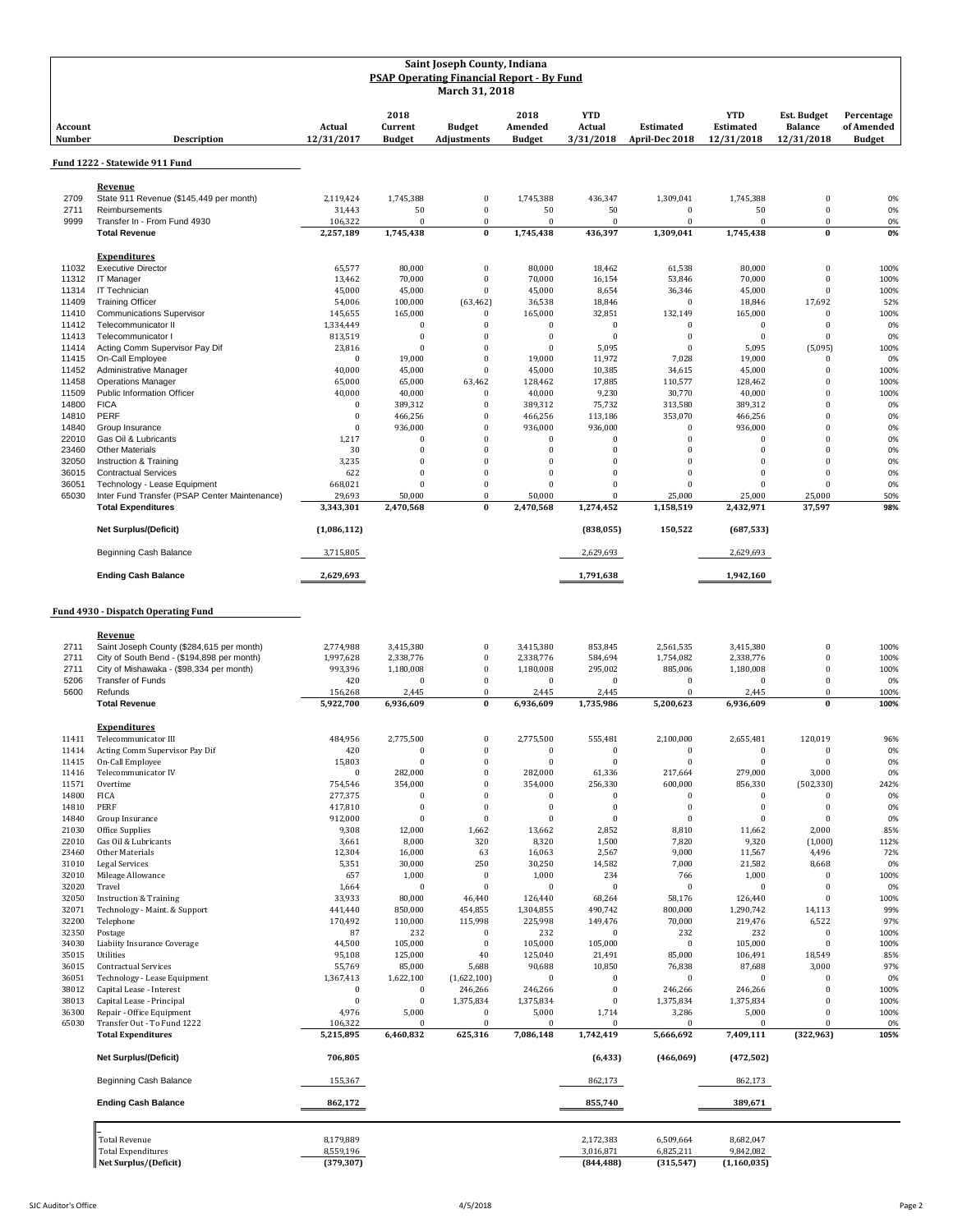|         | Saint Joseph County, Indiana                     |            |               |               |               |            |                  |                  |                    |               |  |
|---------|--------------------------------------------------|------------|---------------|---------------|---------------|------------|------------------|------------------|--------------------|---------------|--|
|         | <b>PSAP Operating Financial Report - By Fund</b> |            |               |               |               |            |                  |                  |                    |               |  |
|         | March 31, 2018                                   |            |               |               |               |            |                  |                  |                    |               |  |
|         |                                                  |            |               |               |               |            |                  |                  |                    |               |  |
|         |                                                  |            | 2018          |               | 2018          | <b>YTD</b> |                  | <b>YTD</b>       | <b>Est. Budget</b> | Percentage    |  |
| Account |                                                  | Actual     | Current       | <b>Budget</b> | Amended       | Actual     | <b>Estimated</b> | <b>Estimated</b> | <b>Balance</b>     | of Amended    |  |
| Number  | Description                                      | 12/31/2017 | <b>Budget</b> | Adjustments   | <b>Budget</b> | 3/31/2018  | April-Dec 2018   | 12/31/2018       | 12/31/2018         | <b>Budget</b> |  |
|         | Beginning Cash Balance                           | 3,871,172  |               |               |               | 3,491,866  |                  | 3,491,866        |                    |               |  |
|         | <b>Ending Cash Balance</b>                       | 3,491,866  |               |               |               | 2,647,378  |                  | 2,331,831        |                    |               |  |
|         | Proof                                            |            |               |               |               |            |                  |                  |                    |               |  |

2017 monthly payments - Saint Joe County - \$231,249, South Bend - \$166,469, Mishawaka - \$82,783. Total - \$480,501.

| (1) 2015 and 2017 PSAP Technology Leases - US Bank - payments due twice per year. |
|-----------------------------------------------------------------------------------|
|                                                                                   |

|                                                   |           |           |                 | 2018    | 2018    |
|---------------------------------------------------|-----------|-----------|-----------------|---------|---------|
| <b>Annual Operating Assessment (Fund 4930)</b>    | 2017      | 2018      | Increase        | Percent | Monthly |
| Saint Joseph County                               | 2,774,983 | 3,415,385 | 640,402         | 49%     | 284,615 |
| City of South Bend                                | 1,997,626 | 2,338,773 | 341,147         | 34%     | 194,898 |
| City of Mishawaka                                 | 993,391   | 1,180,006 | 186,615         | 17%     | 98,334  |
| <b>Total Operating Assessment</b>                 | 5,766,000 | 6,934,164 | 1,168,164       | 100%    | 577,847 |
|                                                   |           |           |                 | 2018    | 2018    |
| <b>Annual Captial Assessment (Fund 4931)</b>      | 2017      | 2018      | Increase        | Percent | Monthly |
| Saint Joseph County                               | 109,580   | 109,571   | (9)             | 55%     | 9,131   |
| City of South Bend                                | 56.500    | 56,506    |                 | 28%     | 4,709   |
| City of Mishawaka                                 | 33,920    | 33,923    | 3               | 17%     | 2,827   |
| <b>Total Capital Assessment</b>                   | 200.000   | 200.000   | $\bf{0}$        | 100%    | 16,667  |
|                                                   |           |           |                 |         |         |
|                                                   |           |           |                 | 2018    | 2018    |
| <b>Annual Debt Service Assessment (Fund 4932)</b> | 2017      | 2018      | Increase        | Percent | Monthly |
| Saint Joseph County                               | 392.773   | 367,570   | (25, 203)       | 54%     | 30,631  |
| City of South Bend                                | 209,117   | 198,966   | (10, 151)       | 29%     | 16,581  |
| City of Mishawaka                                 | 124,610   | 118,845   | (5,765)         | 17%     | 9,904   |
| <b>Total Capital Assessment</b>                   | 726,500   | 685,381   | (41, 119)       | 100%    | 57,115  |
|                                                   |           |           |                 | 2018    | 2018    |
| <b>Total AnnualAssessments</b>                    | 2017      | 2018      | <b>Increase</b> | Percent | Monthly |
| Saint Joseph County                               | 3,277,336 | 3,892,526 | 615,190         | 50%     | 324,377 |
| City of South Bend                                | 2,263,243 | 2,594,245 | 331,002         | 33%     | 216,187 |
| City of Mishawaka                                 | 1,151,921 | 1,332,774 | 180,853         | 17%     | 111,065 |
| <b>Total Capital Assessments</b>                  | 6,692,500 | 7,819,545 | 1,127,045       | 100%    | 651,629 |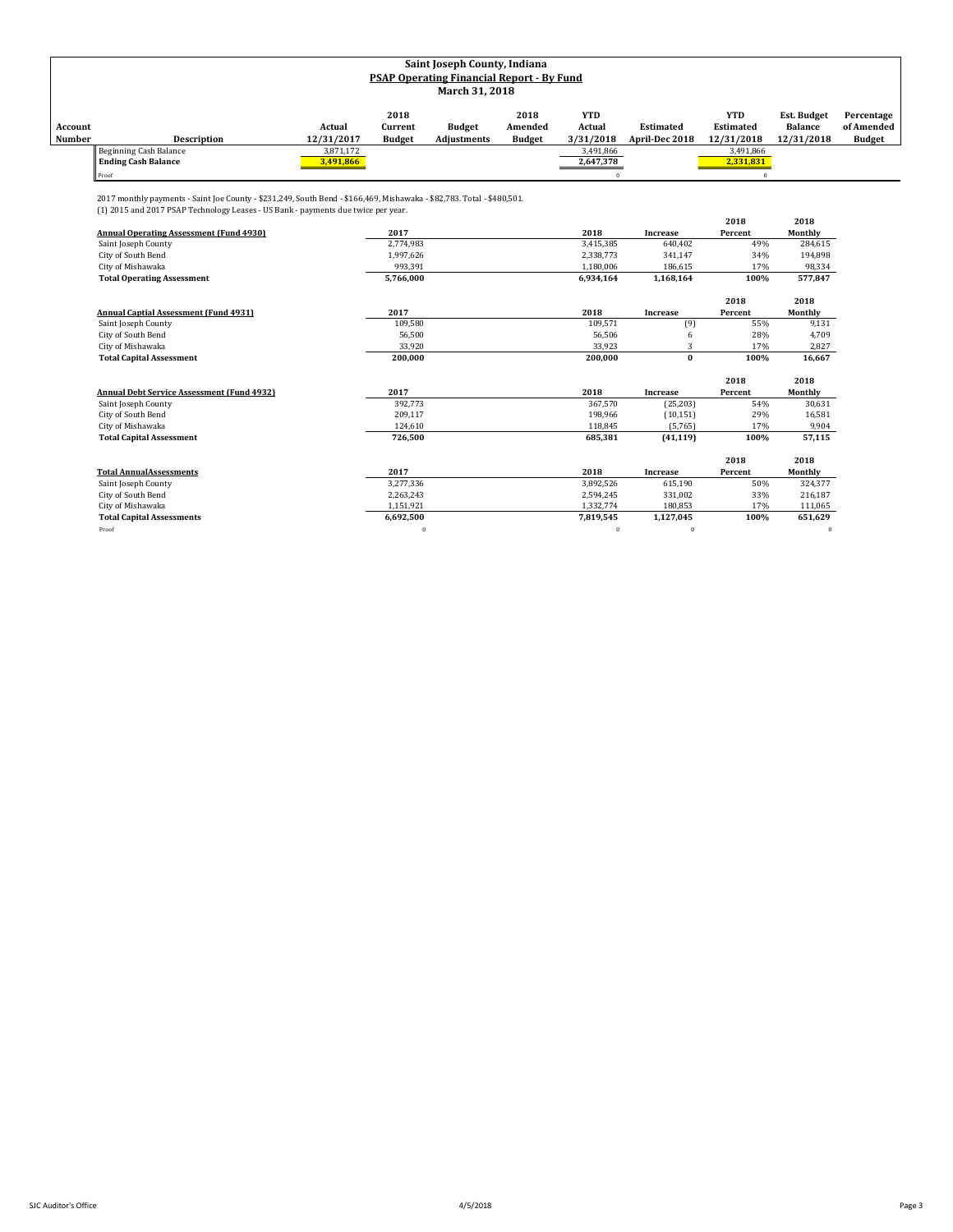## **PSAP Cash Balances March 31, 2018**

| Fund          | Fund                                            | <b>Cash Balance</b> |
|---------------|-------------------------------------------------|---------------------|
| <b>Number</b> | Name                                            | 3/31/2018           |
|               |                                                 |                     |
| 1222          | Statewide 911                                   | 1,791,638.12        |
| 4930          | Dispatch Operating                              | 855,739.11          |
| 4931          | Dispatch Capital                                | 449,985.00          |
| 4932          | Dispatch Bond Debt Service                      | 170,848.00          |
| 4933          | <b>CEDIT/PSAP Construction</b>                  | 6,650.85            |
| $-$           | 2015 U.S. Bank Lease Escrow (2/28/18 statement) | 8,567.21            |
| $-$           | 2017 U.S. Bank Lease Escrow (2/28/18 statement) | 956.646.44          |
|               | <b>Total</b>                                    | 4,240,074.73        |

## **PSAP Debt & Lease Amounts March 31, 2018**

|     |                                  | Original<br>Principal | 3/31/2018<br>Principal | 2018<br>Payments |
|-----|----------------------------------|-----------------------|------------------------|------------------|
|     | <b>Name</b>                      | <b>Balance</b>        | <b>Balance</b>         | Due              |
|     |                                  |                       |                        |                  |
| (1) | 2014 CEDIT Bond (Fund 4932)      | 9,155,000.00          | 7,850,000.00           | 685,381.26       |
| (2) | 2015 U.S. Bank Lease (Fund 4930) | 12,000,000.00         | 8,626,275.49           | 1,337,126.82     |
| (3) | 2017 U.S. Bank Lease (Fund 4930) | 2,500,000.00          | 2,500,000.00           | 283,493.78       |
|     |                                  |                       |                        |                  |
|     | Total                            | 23,655,000.00         | 18,976,275.49          | 2,306,001.86     |

(1) 40 semi-annual payments from 6/30/15 to 12/31/2034

(2) 20 semi-annual payments from 6/30/15 to 12/31/2024

(3) 20 semi-annual payments from 5/16/18 to 11/16/2027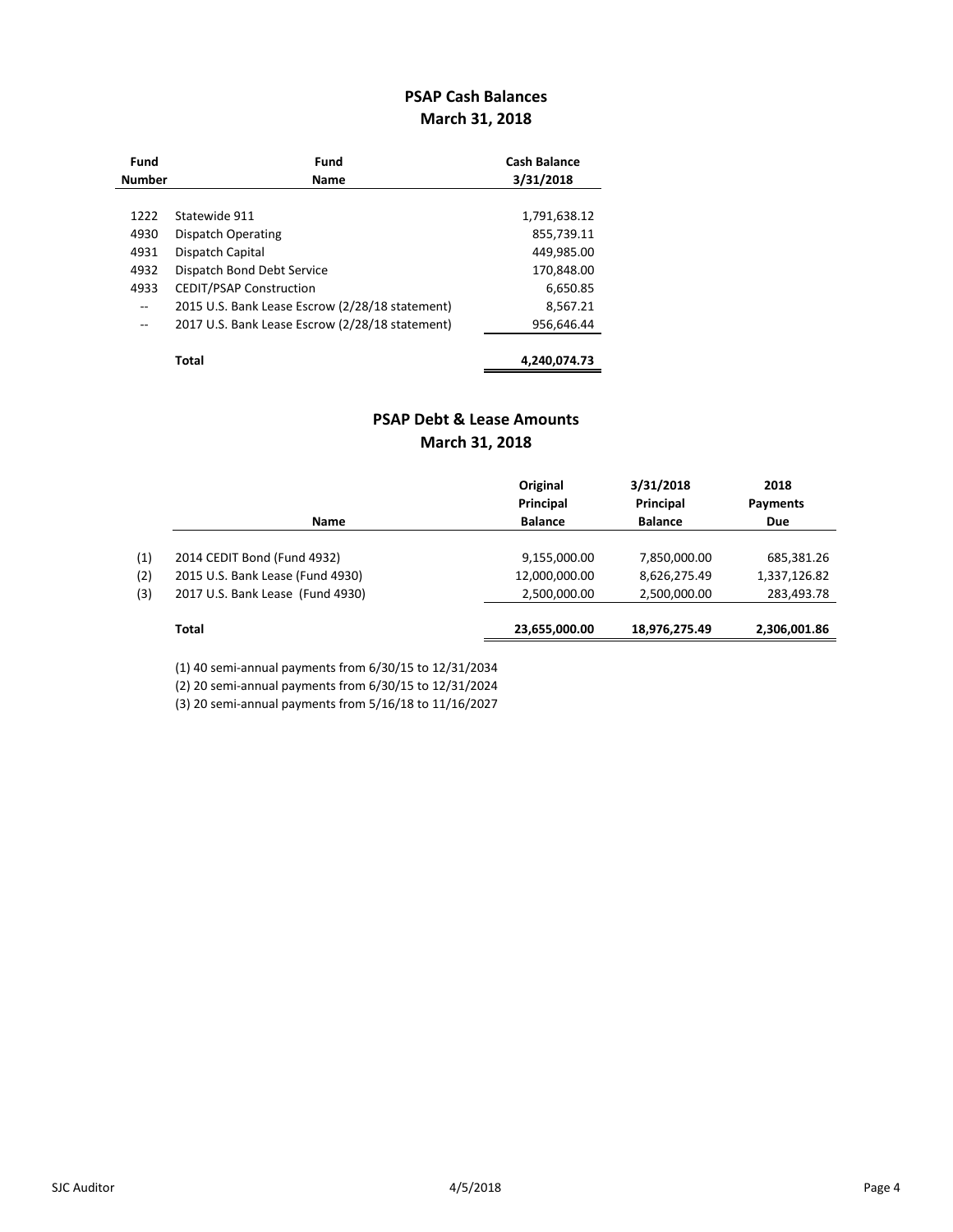

| Type                 | Amount    | Percent |
|----------------------|-----------|---------|
| State 911 Revenue    | 1,745,388 | 17.73%  |
| Saint Joseph County  | 3,415,380 | 34.70%  |
| City of South Bend   | 2,338,776 | 23.76%  |
| City of Mishawaka    | 1,180,008 | 11.99%  |
| <b>Other Refunds</b> | 2.495     | 0.03%   |
| Use of Fund Balance  | 1,160,034 | 11.79%  |
| <b>Total Revenue</b> | 9,842,081 | 100.00% |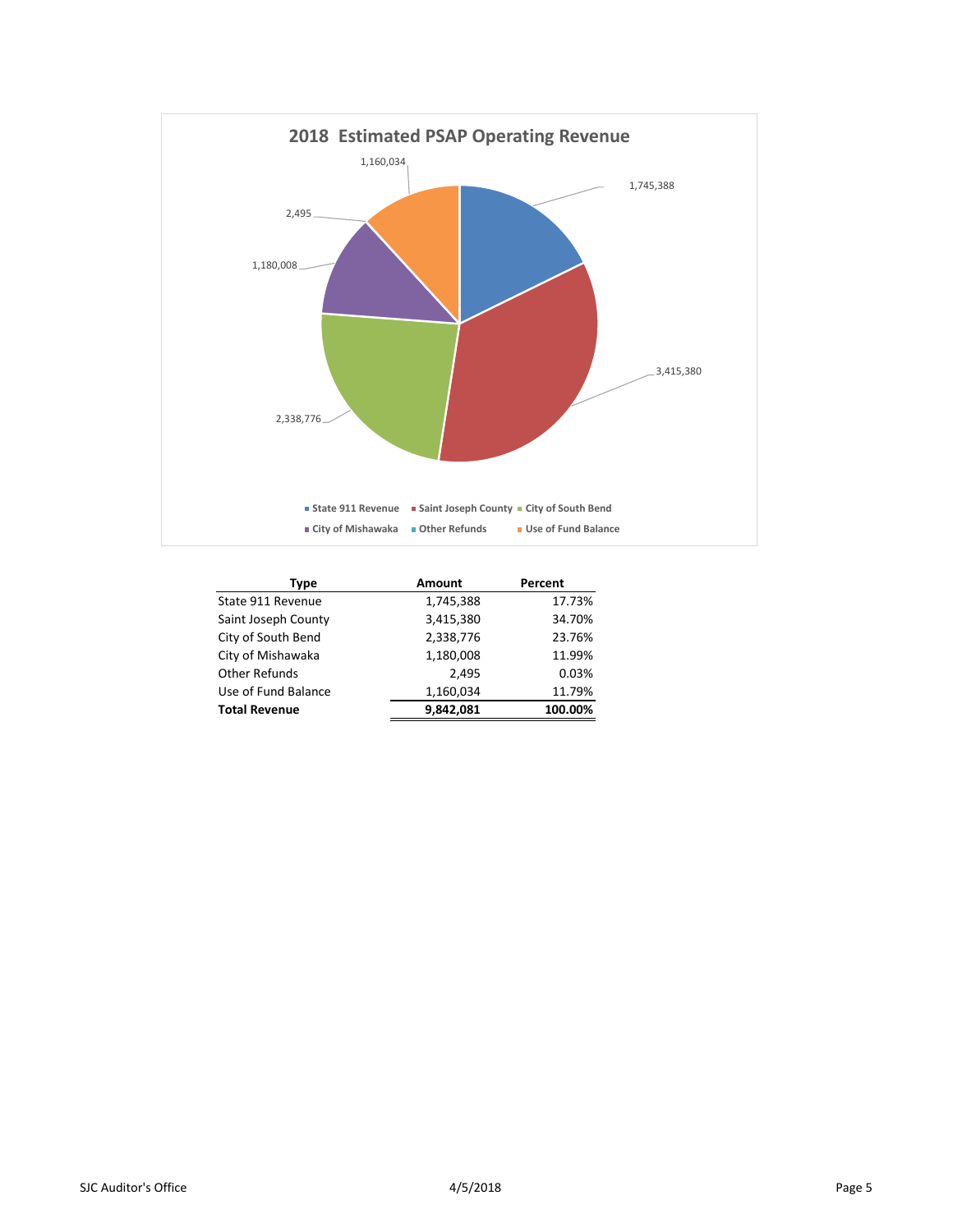

| <b>Type</b>                      | Amount    | Percent |
|----------------------------------|-----------|---------|
| <b>Telecommunicator Salaries</b> | 2,953,481 | 30.01%  |
| Other Salaries (1)               | 597,401   | 6.07%   |
| Overtime                         | 856,330   | 8.70%   |
| Fringe Benefits (2)              | 1,791,568 | 18.20%  |
| Technology Leases (3)            | 1,622,100 | 16.48%  |
| <b>Technology Maintenance</b>    | 1,290,741 | 13.11%  |
| Telephone                        | 219,476   | 2.23%   |
| Utilities                        | 106,491   | 1.08%   |
| <b>Contractual Services</b>      | 87,688    | 0.89%   |
| Instruction and Training         | 126,441   | 1.28%   |
| <b>County Maintenance</b>        | 25,000    | 0.25%   |
| <b>Other Expenditures</b>        | 165,364   | 1.68%   |
| <b>Total Expenditures</b>        | 9,842,081 | 100.00% |

(1) Executive Director, IT Manager, IT Technician, Training Officer, Communications Supervisor, Administrative Manager, Operations Managers, Public Information Officer.

(2) Health insurance, FICA taxes, PERF retirement

(3) US Bank leases